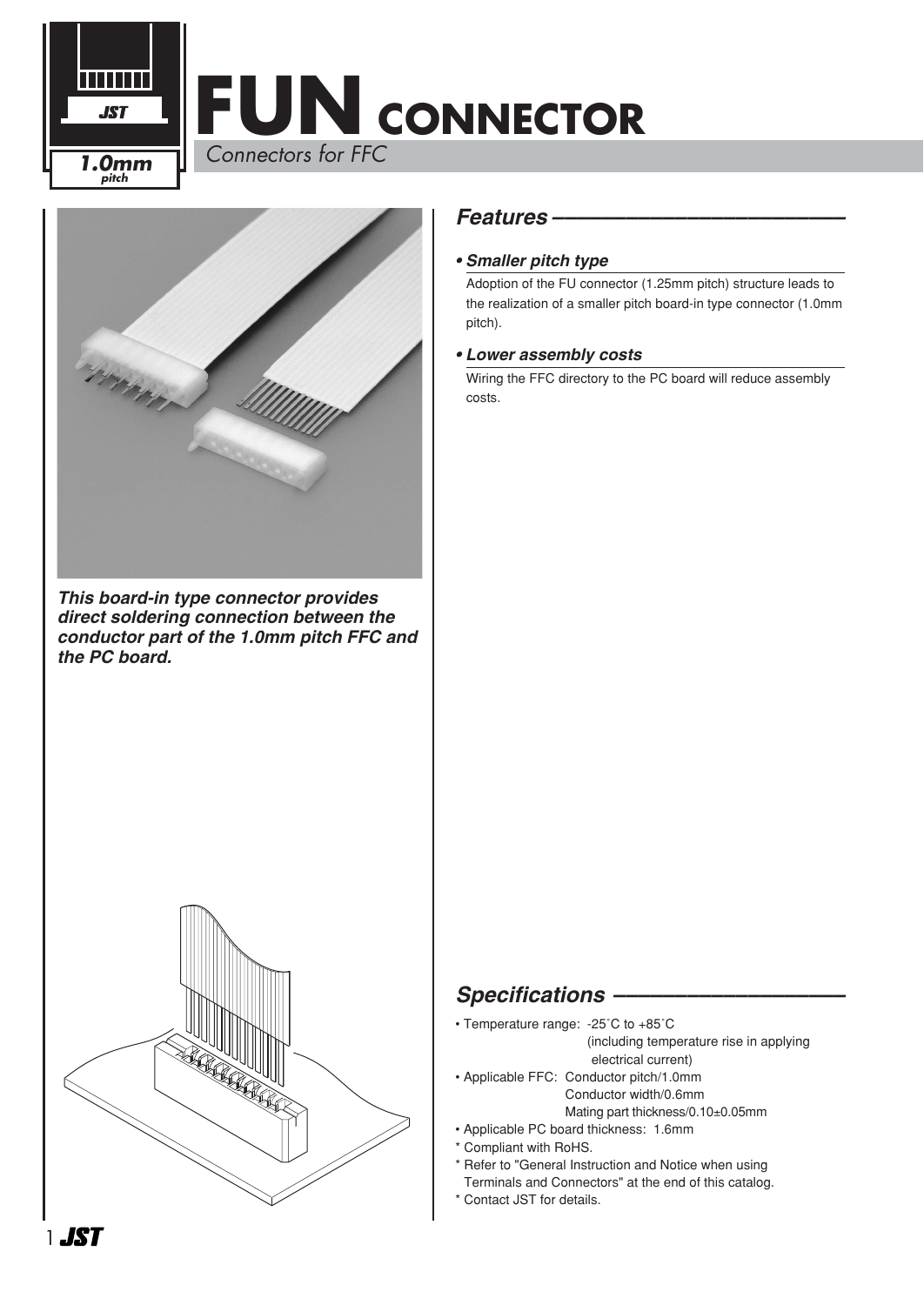#### *Connector –––––––––––––––––––––––––––––––––––––––––––––––––––––––––––––––*



| <b>Circuits</b>                 | Model No.  | $Q'$ ty /<br>box |
|---------------------------------|------------|------------------|
| 13                              | 13FUN-B-SV | 1,000            |
| <b>Material and Finish</b>      |            |                  |
| PA 66, UL94V-0, natural (white) |            |                  |

*RoHS compliance*

### *Lead section dimensions of FFC ––––––––––––––––––––––––––––––––––––––––––––*



*Note: N --- Number of circuits*

## *PC board layout ––––––––––––––––––––––––––––––––––––––––––––––––––––––––––*